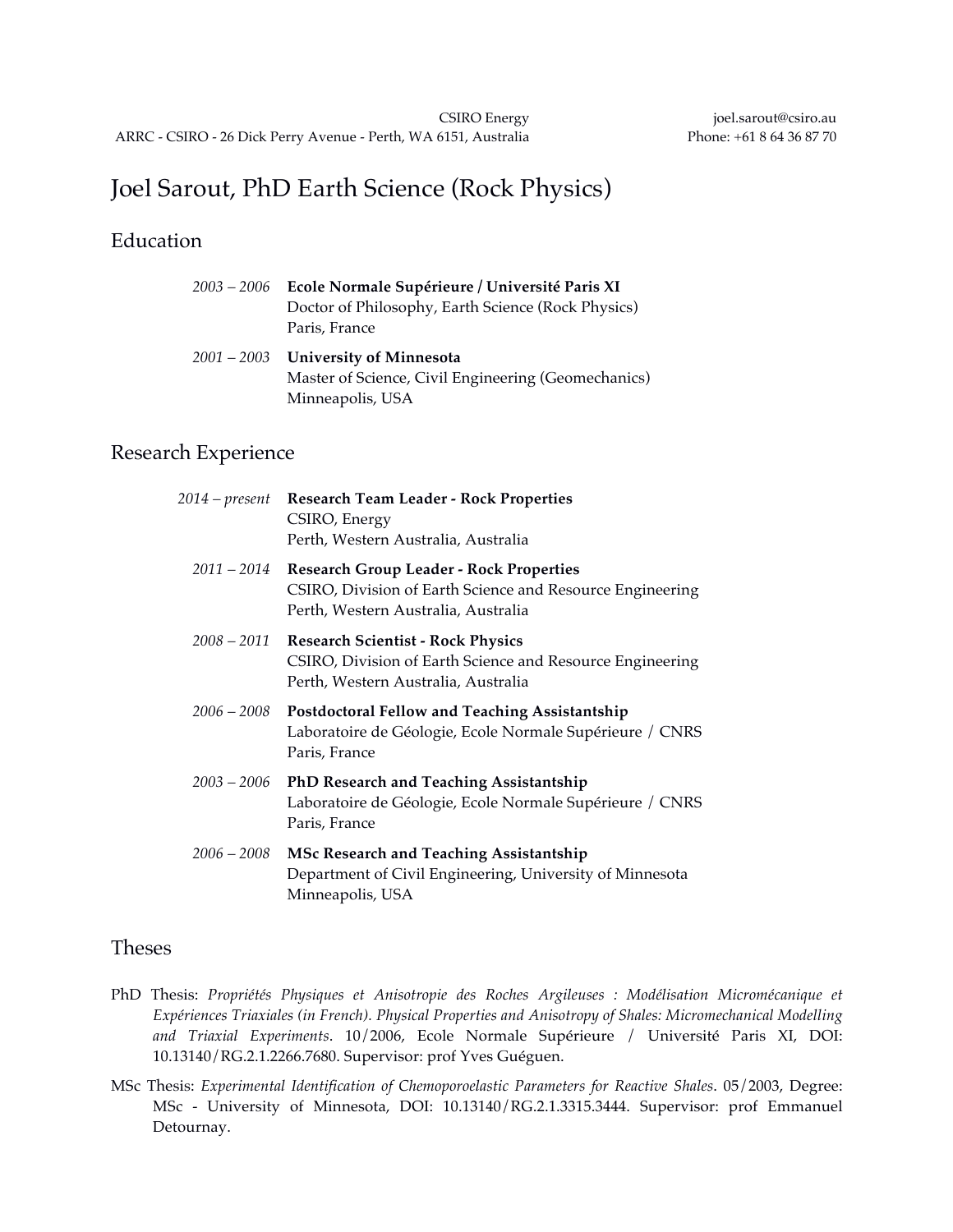### International reputation

- Regular reviewer for: Geophysics, Journal of Geophysical research-Solid Earth, Geophysical Prospecting, Geotechnical Testing Journal, International Journal of Rock Mechanics and Mining Sciences, Journal of Petroleum Science and Engineering, Journal of Applied Geophysics, Pure and Applied Geophysics, Rock Mechanics and Rock Engineering, Geophysical Journal International, Journal of Material Engineering Performance, Journal of Engineering Mechanics.
- Reviewer for the Australian Research Council.
- Reviewer for the US National Science Fundation.
- Reviewer for the Czech Science Fundation.
- 2015: Session chair (with Dr Colin Sayers, Schlumberger, USA) at the  $3<sup>a</sup>$  International Workshop on Rock Physics held in Perth, Australia.
- 2015: Invited member of the PhD defense committee of Lucas Pimienta's at the Ecole Normale Supérieure, Paris.
- 2015: Co-organiser of the  $3<sup>a</sup>$  International Workshop on Rock Physics to be held in Perth, Australia.
- 2013: Assessor of a PhD thesis at Curtin University, Dpt. of Petroleum Engineering, Dr Amin Nabipour, supervised by prof. Brian Evans.
- 2013: Session chair (with Dr Erling Fjaer, SINTEF Petroleum Research, Norway) at the  $2<sup>d</sup>$ International Workshop on Rock Physics held in Southampton, UK.
- 2012: Personally invited by Dr Luca Duranti at Chevron California to apply for a position of senior rock physicist in gas shale and carbonate rock research he was opening in San Ramon, USA (declined).
- 2011: Session chair (with Dr Colin Sayers, Schlumberger, USA) at the 1<sup>®</sup> International Workshop on Rock Physics held in Denver, Colorado, USA.
- 2011: Patent technical assessor for Curtin University, Department of Exploration Geophysics, Rock Physics Team.
- 2011: Invited as a visiting Associate Professor at the University of Cergy-Pontoise (France).
- 2010: Session chair (with Dr Jerome Fortin, CNRS, France) at the  $8<sup>*</sup>$  Euroconference of Rock Physics and Geomechanics held in Ascona, Switzerland.

#### Languages

| French  | Mother tongue                 |
|---------|-------------------------------|
| English | Full professional proficiency |
| Arabic  | Elementary proficiency        |
| Spanish | Elementary proficiency        |

#### Google Scholar citation indices (as of September 2015)

|           | All | Since 2010 |
|-----------|-----|------------|
| Citations | 403 | 359        |
| h-index   | 10  | 10         |
| i10-index | 12  | 10         |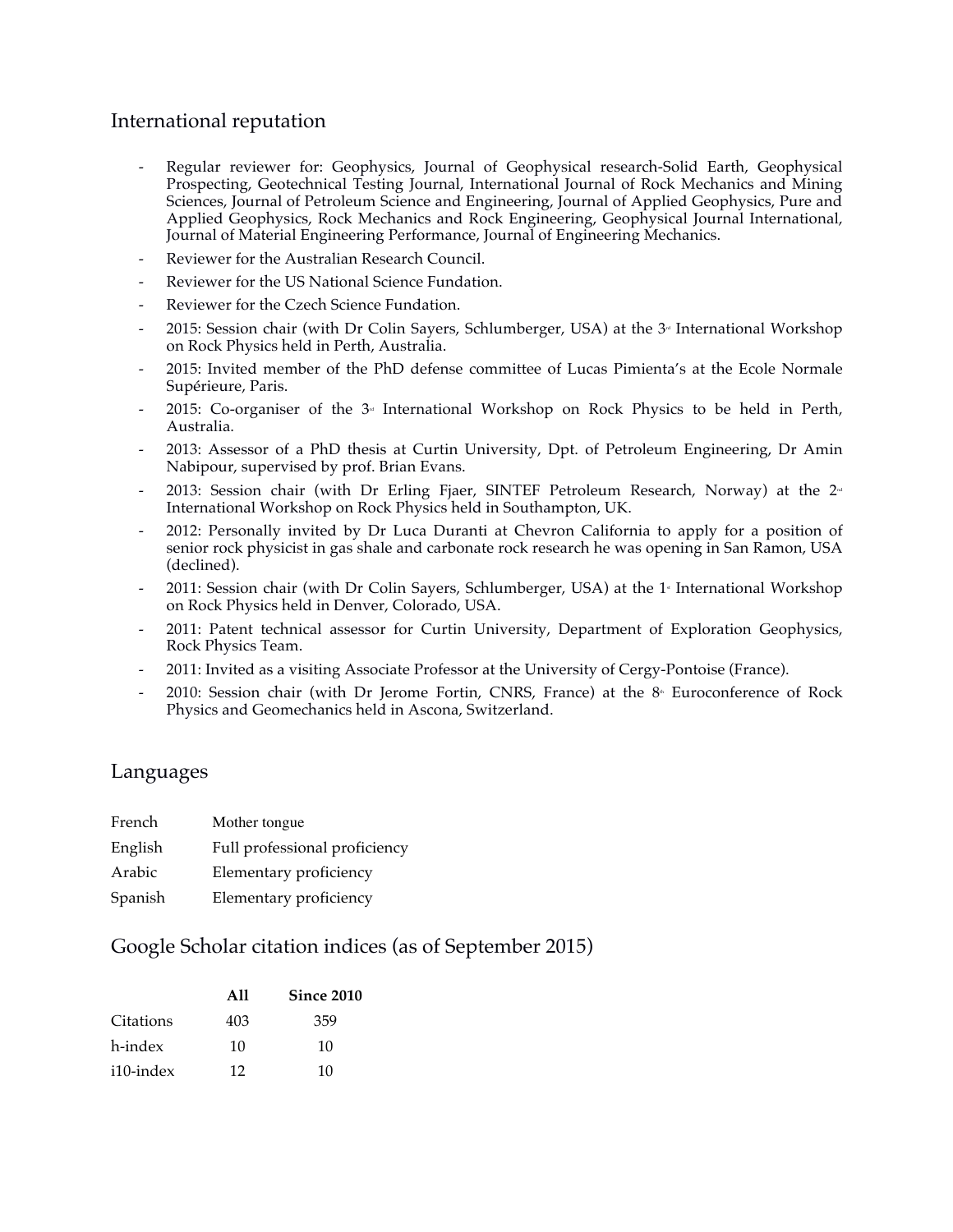# **Refereed journal articles**

| Reference                                                                                 | Year | $5y-JIF$ |
|-------------------------------------------------------------------------------------------|------|----------|
| D.N. Dewhurst, J. Sarout, C. Delle Piane, A.F. Siggins, M.D. Raven. Empirical             | 2015 | 2.957    |
| strength rediction for preserved shales. Marine and Petroleum Geology, 67, 512-525.       |      |          |
| DOI:10.1016/j.marpetgeo.2015.06.004                                                       |      |          |
| C. David, J. Dautriat, J. Sarout, C. Delle Piane, B. Menendez, R. Macault., D.            | 2015 | 3.712    |
| Bertaud. Mechanical instability induced by water weakening in laboratory fluid injection  |      |          |
| tests. Journal of Geophysical Research-Solid Earth, 120, 4171-4188.                       |      |          |
| DOI:10.1002/2015JB011894                                                                  |      |          |
| C. David, D. Bertaud, J. Dautriat, J. Sarout, B. Menendez, B. Nabawy. Detection of        | 2015 | 1.872    |
| moving capillary front in porous rocks using X-ray and ultrasonic methods. Frontiers in   |      |          |
| Physics, 3, 53. DOI:10.3389/fphy.2015.00053                                               |      |          |
| J. Sarout, C. Delle Piane, D. Nadri, L. Esteban, D.N. Dewhurst. A robust experimental     | 2015 | 2.046    |
| determination of Thomsen's $\delta$ parameter. Geophysics, 80, A19-A24.                   |      |          |
| DOI:10.1190/GEO2014-0391.1                                                                |      |          |
| L. Esteban, L. Pimienta, J. Sarout, C. Delle Piane, S. Haffen, Y. Geraud, N. E Timms.     | 2015 | 2.606    |
| Study cases of thermal conductivity prediction from P-wave velocity and porosity.         |      |          |
| Geothermics, 53, 255-269. DOI:10.1016/j.geothermics.2014.06.003                           |      |          |
| B.D. Smerdon, L.A. Smith, G.A. Harrington, W. Payton, C. Delle Piane, J. Sarout.          | 2014 | 2.078    |
| Estimating the hydraulic properties of an aquitard from in situ pore pressure             |      |          |
| measurements. Hydrogeology Journal, 22, 1875-1887. DOI:10.1007/s10040-014-                |      |          |
| $1161-x$                                                                                  |      |          |
| J. Sarout, L. Esteban, C. Delle Piane, B. Maney, D.N. Dewhurst. Elastic anisotropy of     | 2014 | 2.922    |
| Opalinus Clay under variable saturation and triaxial stress. Geophysical Journal          |      |          |
| International, 198, 1662-1682. DOI:10.1093/gji/ggu231                                     |      |          |
| A.P. Bunger, J. Sarout, J. Kear, C. Delle Piane, E. Detournay, M. Josh, D.N.              | 2014 | 1.342    |
| Dewhurst. Experimental Chemoporoelastic Characterization of Shale Using Millimeter-       |      |          |
| Scale Specimens. Journal of Petroleum Science and Engineering, 118, 40-51.                |      |          |
| DOI:10.1016/j.petrol.2014.04.004                                                          |      |          |
| C. Delle Piane, J. Sarout, C. Madonna, E.H. Saenger, D.N. Dewhurst, M. Raven.             | 2014 | 2.922    |
| Frequency-dependent seismic attenuation in shales: experimental results and theoretical   |      |          |
| analysis. Geophysical Journal International, 198, 504-515. DOI:10.1093/gji/ggu148         |      |          |
| A. Arena, C. Delle Piane, J. Sarout. A new computational approach to cracks               | 2014 | 1.952    |
| quantification from 2D image analysis: Application to micro-cracks description in rocks.  |      |          |
| Computers & Geosciences, 66, 106-120. DOI:10.1016/j.cageo.2014.01.007                     |      |          |
| L. Pimienta, J. Sarout, L. Esteban, C. Delle Piane. Prediction of rocks thermal           | 2014 | 2.922    |
| conductivity from elastic wave velocities, mineralogy and microstructure. Geophysical     |      |          |
| Journal International, 197, 860-874. DOI:10.1093 / gji / ggu034                           |      |          |
| Y. Le Gonidec, J. Sarout, J. Wassermann, C. Nussbaum. Damage initiation and               | 2014 | 2.922    |
| propagation assessed from stress-induced microseismic events during a mine-by test in the |      |          |
| Opalinus Clay. Geophysical Journal International, 198, 126-139.                           |      |          |
| DOI:10.1093/gji/ggu122                                                                    |      |          |
| D. Nadri, J. Sarout, A. Bóna, D.N. Dewhurst. Estimation of the anisotropy parameters      | 2012 | 2.922    |
| of transversely isotropic shales with a tilted symmetry axis. Geophysical Journal         |      |          |
| International, 190, 1197-1203. DOI:10.1111/j.1365-246X.2012.05545.x                       |      |          |
| M. Josh, L. Esteban, C. Delle Piane, J. Sarout, D. N. Dewhurst, M. B. Clennell.           | 2012 | 1.342    |
| Laboratory characterisation of shale properties. Journal of Petroleum Science and         |      |          |
| Engineering, 88-89, 107-124. DOI:10.1016/j.petrol.2012.01.023                             |      |          |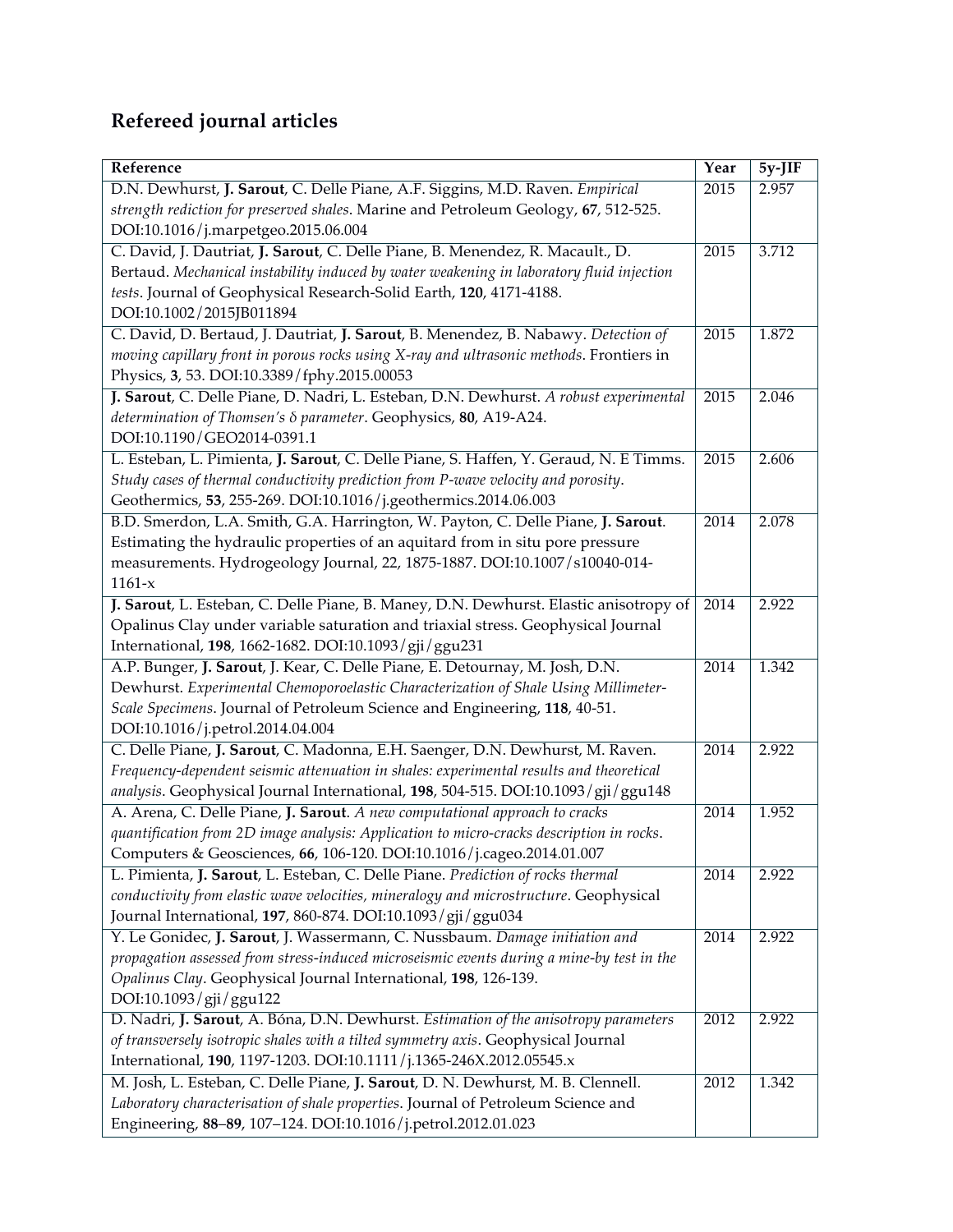| Y. Le Gonidec, A. Schubnel, J. Wassermann, D. Gibert, C. Nussbaum, B. Kergosien,              | 2012 | 1.958 |
|-----------------------------------------------------------------------------------------------|------|-------|
| J. Sarout, A. Maineult, Y. Guéguen. Field-scale acoustic investigation of a damaged           |      |       |
| anisotropic shale during a gallery excavation. International Journal of Rock Mechanics        |      |       |
| and Mining Sciences, 51, 136-148. DOI:10.1016/j.ijrmms.2012.01.018                            |      |       |
| J. Sarout. Impact of pore space topology on permeability, cut-off frequencies and validity of | 2012 | 2.922 |
| wave propagation theories. Geophysical Journal International, 189, 481 - 492.                 |      |       |
| DOI:10.1111/j.1365-246X.2011.05329.x                                                          |      |       |
| J. Sarout, E. Detournay. Chemoporoelastic analysis and experimental validation of the         | 2011 | 1.958 |
| pore pressure transmission test for reactive shales. International Journal of Rock            |      |       |
| Mechanics and Mining Sciences, 48, 759-772. DOI:10.1016/j.ijrmms.2011.04.009                  |      |       |
| D.N. Dewhurst, A.F. Siggins, J. Sarout, M.D. Raven, H.M. Nordgård-Bolås.                      | 2011 | 2.046 |
| Geomechanical and ultrasonic characterization of a Norwegian Sea shale. Geophysics, 76,       |      |       |
| WA101-WA111. DOI:10.1190/1.3569599                                                            |      |       |
| Y. Guéguen, J. Sarout. Characteristics of anisotropy and dispersion in cracked medium.        | 2011 | 3.325 |
| Tectonophysics, 503,165-172. DOI:10.1016/j.tecto.2010.09.021                                  |      |       |
| N. Brantut, A. Schubnel, J. Corvisier, J. Sarout. Thermochemical pressurization of faults     | 2010 | 3.712 |
| during coseismic slip. Journal of Geophysical Research-Solid Earth, 115, B05314.              |      |       |
| DOI:10.1029/2009JB006533                                                                      |      |       |
| A. Ougier-Simonin, J. Sarout, Y. Guéguen. A simplified model of effective elasticity for      | 2009 | 2.046 |
| anisotropic shales. Geophysics, 74, D57-D63. DOI:10.1190/1.3096616                            |      |       |
| J. Sarout, M. Ferjani, Y. Guéguen. A semi-automatic processing technique for elastic-         | 2009 | 1.948 |
| wave laboratory data. Ultrasonics, 49, 452-458. DOI:10.1016/j.ultras.2008.12.001              |      |       |
| Y. Guéguen, J. Sarout. Crack-induced anisotropy in crustal rocks: Predicted dry and           | 2009 | 2.744 |
| fluid-saturated Thomsen's parameters. Physics of The Earth and Planetary Interiors,           |      |       |
| 172, 116-124. DOI:10.1016/j.pepi.2008.05.020                                                  |      |       |
| Y. Guéguen, J. Sarout, J. Fortin, A. Schubnel: Cracks in porous rocks : Tiny deffects,        | 2009 | N/A   |
| strong effects,. The Leading Edge January 2009.                                               |      |       |
| J. Sarout, Y. Guéguen. Anisotropy of elastic wave velocities in deformed shales: Part 1-      | 2008 | 2.046 |
| Experimental results. Geophysics, 73, D75-D89. DOI:10.1190/1.2952744                          |      |       |
| J. Sarout, Y. Guéguen. Anisotropy of elastic wave velocities in deformed shales: Part 2-      | 2008 | 2.046 |
| Experimental results. Geophysics, 73, D91-D103. DOI:10.1190/1.2952744                         |      |       |
| J. Sarout, L. Molez, Y. Guéguen, N. Hoteit: Shale dynamic properties and anisotropy           | 2007 | 1.489 |
| under triaxial loading: Experimental and theoretical investigations. Physics and              |      |       |
| Chemistry of the Earth, 32, 896-906. DOI:10.1016/j.pce.2006.01.007                            |      |       |

# Refereed conference articles

| Reference                                                                                             | Year |
|-------------------------------------------------------------------------------------------------------|------|
| G. Avijegon, J. Sarout. A laboratory setup for the measurement of wellbore instability due to erosion | 2015 |
| of unconsolidated formations. Australian Petroleum Production and Exploration Association             |      |
| Conference and Exhibition, Melbourne, Australia, 14pp                                                 |      |
| Y. Le Gonidec, C. Nussbaum, J. Sarout, J. Wassermann, P. Bossart. Microseismicity Induced in          | 2015 |
| the Opalinus Clay by a Gallery Excavation in the Mont Terri Underground Rock Laboratory. 49th         |      |
| American Rock Mechanics Association Annual Conference, San Francisco, USA, 7pp                        |      |
| L. Pimienta, L. Esteban, J. Sarout, K. Liu, C. Delle Piane, B. Clennell. Experimental Evidence of     | 2014 |
| Calcite Dissolution and Induced Precipitation during supercritical CO2 Residence. 76th EAGE           |      |
| Conference & Exhibition, Amsterdam, The Netherlands, 5pp                                              |      |